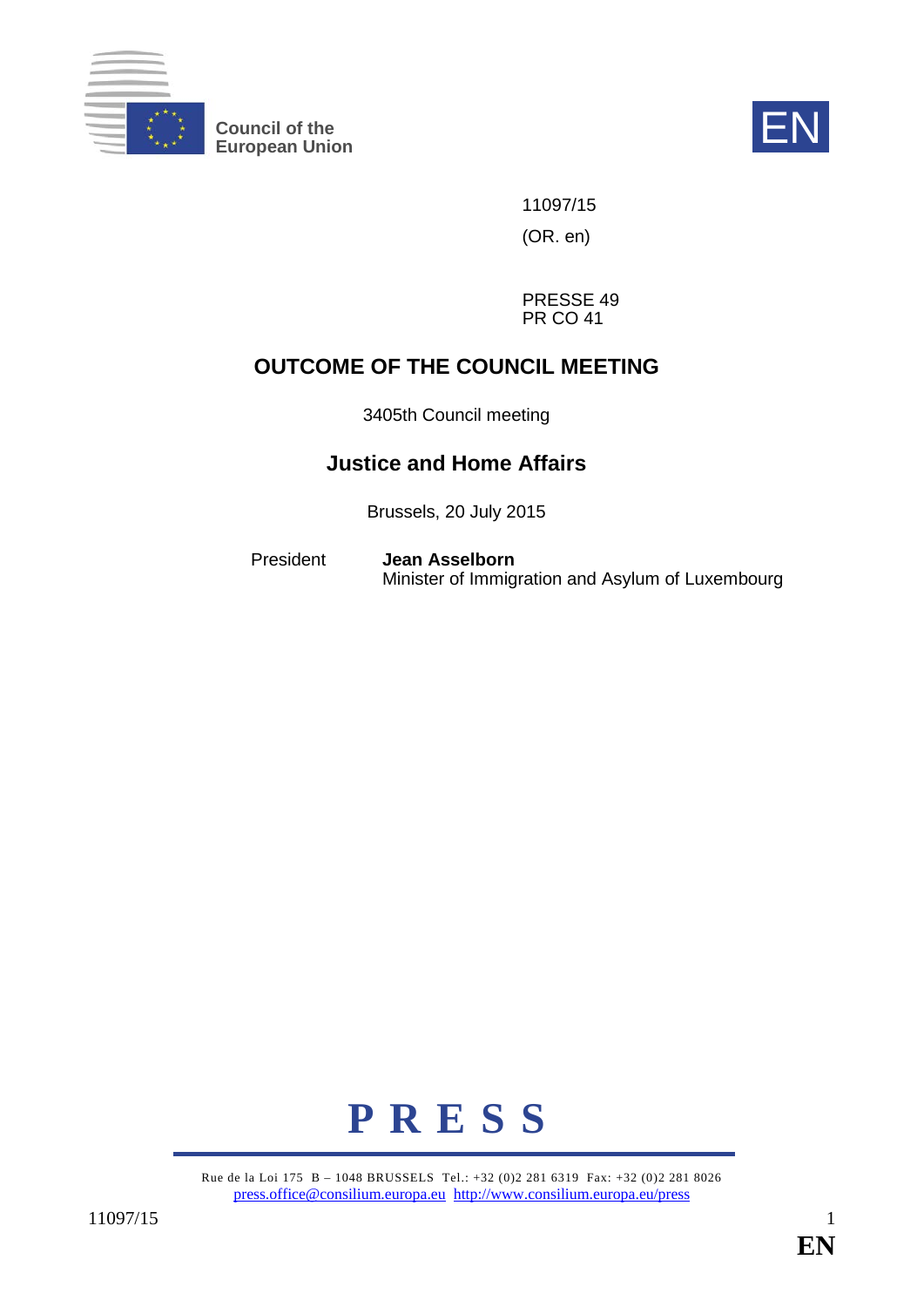# **CONTENTS<sup>1</sup>**

# **ITEMS DEBATED**

## **OTHER ITEMS APPROVED**

### *JUSTICE AND HOME AFFAIRS*

| $\sim$ | Obligation to take fingerprints.<br>$\sim$ $\sim$ |  |
|--------|---------------------------------------------------|--|
|--------|---------------------------------------------------|--|

- <sup>1</sup> Where declarations, conclusions or resolutions have been formally adopted by the Council, this is indicated in the heading for the item concerned and the text is placed between quotation marks.
	- Documents for which references are given in the text are available on the Council's Internet site (http://www.consilium.europa.eu).
	- Acts adopted with statements for the Council minutes which may be released to the public are indicated by an asterisk; these statements are available on the Council's Internet site or may be obtained from the Press Office.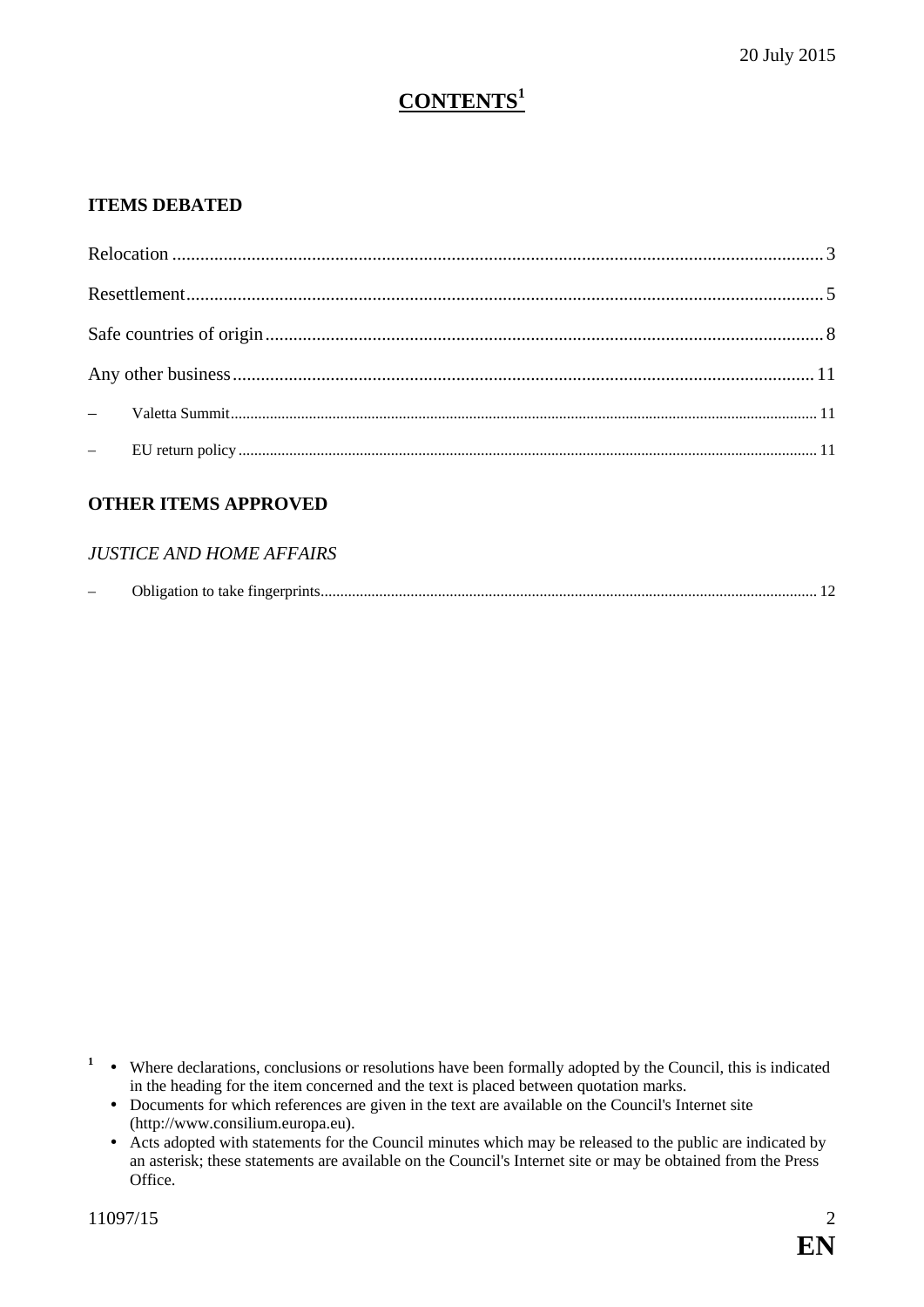## **ITEMS DEBATED**

## <span id="page-2-0"></span>**Relocation**

The Council reached a general approach on the decision establishing provisional measures in the area of international protection for the benefit of Italy and Greece (*[11132/15](http://data.consilium.europa.eu/doc/document/ST-11132-2015-INIT/en/pdf)*). This decision establishes a temporary and exceptional relocation mechanism over two years from the frontline member states Italy and Greece to other member states (persons in clear need of international protection).

The Council will formally adopt the decision once the European Parliament gives its opinion, which is expected in September.

The representatives of the governments of the member states meeting within the Council agreed by consensus on the distribution of 32 256 persons and adopted the following resolution:

#### **"Resolution of the Representatives of the Governments of the Member States meeting within the Council on relocating from Greece and Italy 40 000 persons in clear need of international protection[1](#page-2-1)**

THE REPRESENTATIVES OF THE GOVERNMENTS OF THE MEMBER STATES,

## HAVING REGARD TO:

The European Council's statement of 23 April 2015 agreeing to increase emergency aid to frontline Member States and to consider options for organising emergency relocation between all Member States on a voluntary basis;

The European Council's conclusions of 25-26 June 2015, which in the light of the current emergency situation and of the EU commitment to reinforce solidarity and responsibility, agreed on the temporary and exceptional relocation over two years from the frontline Member States Italy and Greece to other Member States of 40 000 persons in clear need of international protection, in which all Member States will participate;

The European Council's invitation to the Council to adopt rapidly a Decision to this effect and to all Member States to agree by consensus, by the end of July, on the distribution of such persons, reflecting the specific situations of Member States;

AGREE to the relocation of 40 000 persons in clear need of international protection, which will run over two years, from the frontline Member States Italy and Greece,

AGREE, as a first step, to the relocation of 32 256 persons in accordance with the Annex,

<span id="page-2-1"></span><sup>&</sup>lt;sup>1</sup> In accordance with the European Council Conclusions of 25-26 June 2015, Denmark and the United Kingdom are not participating in this Resolution.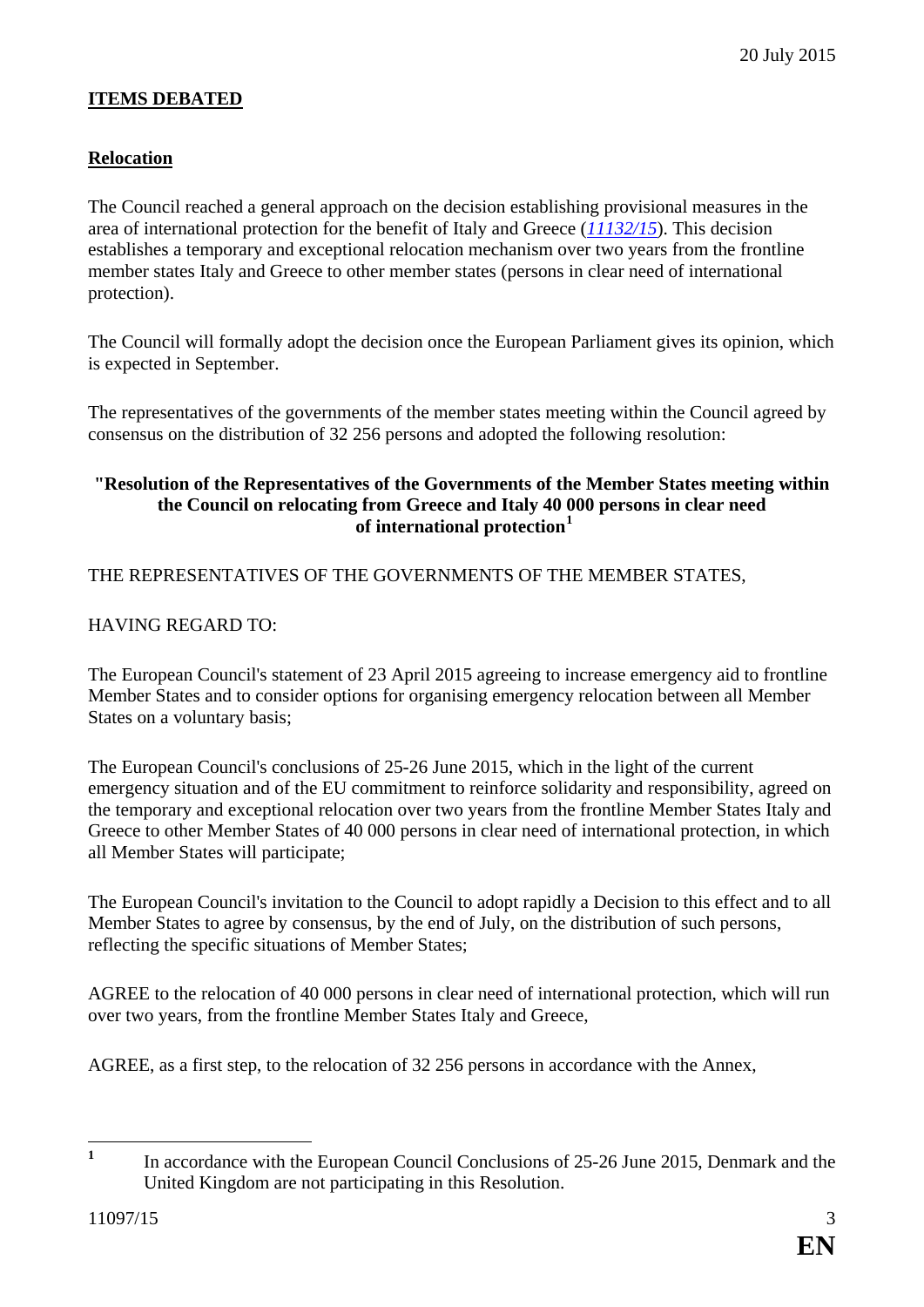AGREE to update the figures by December 2015 with a view to reaching the overall number of 40 000 in accordance with the commitment taken at the European Council on 25-26 June 2015,

NOTE that a number of States have made statements, which will be entered in the minutes of the Council.

| <b>Austria</b>        | $\boldsymbol{0}$ |
|-----------------------|------------------|
| <b>Belgium</b>        | 1 3 6 4          |
| <b>Bulgaria</b>       | 450              |
| Croatia               | 400              |
| <b>Cyprus</b>         | 173              |
| <b>Czech Republic</b> | 1 100            |
| Estonia               | 130              |
| <b>Finland</b>        | 792              |
| <b>France</b>         | 6752             |
| <b>Germany</b>        | 10 500           |
| <b>Hungary</b>        | $\boldsymbol{0}$ |
| Ireland <sup>1</sup>  | 600              |
| Latvia                | 200              |
| Lithuania             | 255              |
| Luxembourg            | 320              |
| Malta                 | 60               |
| <b>Netherlands</b>    | 2047             |
| Poland                | 1 100            |
| Portugal              | 1 309            |
| Romania               | 1705             |

<span id="page-3-0"></span><sup>1</sup> Ireland's participation in this Resolution is subject to it opting in to the Council Decision establishing provisional measures in the area of international protection for the benefit of Italy and Greece under Protocol 21 to the Treaties.

### **ANNEX**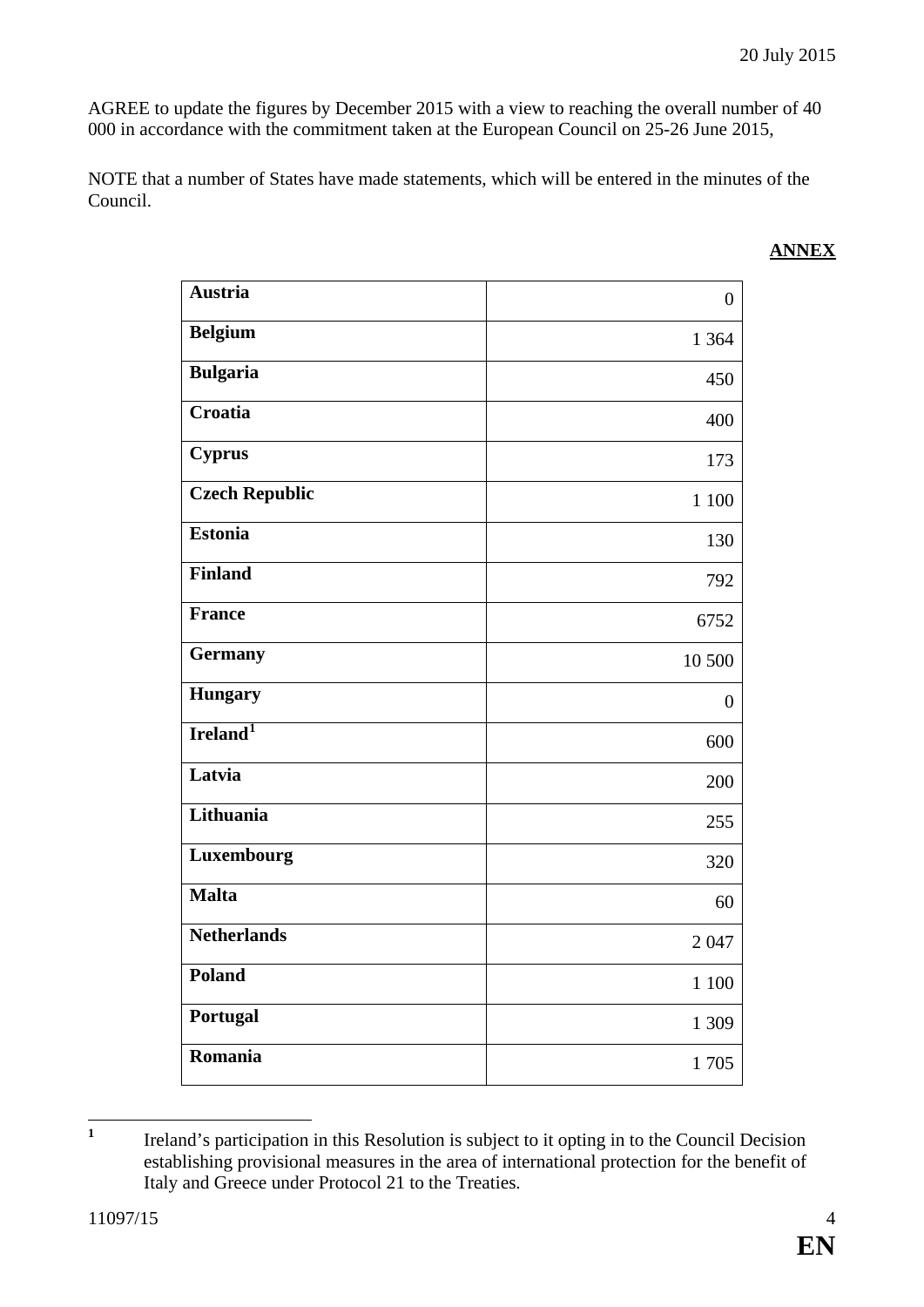| Slovakia      | 100     |
|---------------|---------|
| Slovenia      | 230     |
| <b>Spain</b>  | 1 300   |
| <b>Sweden</b> | 1 3 6 9 |

#### <span id="page-4-0"></span>**Resettlement**

The representatives from the member states adopted the following conclusions on the agreement on resettling through multilateral and national schemes 22 504 displaced persons in clear need of international protection:

#### **"Conclusions of the Representatives of the Governments of the Member States meeting within the Council on resettling through multilateral and national schemes 20 000 persons in clear need of international protection**

## THE REPRESENTATIVES OF THE GOVERNMENTS OF THE MEMBER STATES, HAVING REGARD TO:

- the statement adopted by the European Council, on 23 April 2015, agreeing to set up a first voluntary pilot project on resettlement across the EU, offering places to persons qualifying for protection<sup>[1](#page-4-1)</sup>;
- the conclusions adopted by the European Council, on 25-26 June 2015, which, in the light of the current emergency situation and of the EU commitment to reinforce solidarity and responsibility, noted the agreement of all Member States to participate including through multilateral and national schemes in the resettling of 20 000 displaced persons in clear need of international protection, reflecting the specific situations of Member States<sup>[2](#page-4-2)</sup>;
- the conclusions (*'Taking action to better manage migratory flows*''), adopted at the Justice and Home Affairs Council meeting on 10 October 2014, recognising that all Member States should propose a credible number of resettlement places, on a voluntary basis, in a fair and balanced manner, while taking into account the efforts carried out by Member States affected by migratory flows<sup>[3](#page-4-3)</sup>;
- The Commission Communication on a European Agenda on Migration, presented on 13 May 2015, that, inter alia, defines a set of immediate measures tailored to respond to the human tragedy in the whole of the Mediterranean, and calling the European Union in particular to step up its resettlement efforts $4$ .

NOTE the Commission Recommendation to the Member States, of 8 June 2015, on a European resettlement scheme to resettle 20 000 people in need of international protection over a two-year period<sup>[5](#page-4-5)</sup>,

<span id="page-4-4"></span> $\frac{4}{5}$   $\frac{8961/15 \text{ COR}}{0276/15 \text{ ADD}}$ 

**<sup>1</sup>** EUCO [18/15](http://data.consilium.europa.eu/doc/document/ST-18-2015-INIT/en/pdf)

<span id="page-4-2"></span><span id="page-4-1"></span><sup>&</sup>lt;sup>2</sup> EUCO  $\frac{22}{15}$ 

<span id="page-4-3"></span>**<sup>3</sup>** [14141/14](http://data.consilium.europa.eu/doc/document/ST-14141-2014-INIT/en/pdf)

<span id="page-4-5"></span>**<sup>5</sup>** [9376/15 ADD 1](http://data.consilium.europa.eu/doc/document/ST-9376-2015-ADD-1/en/pdf)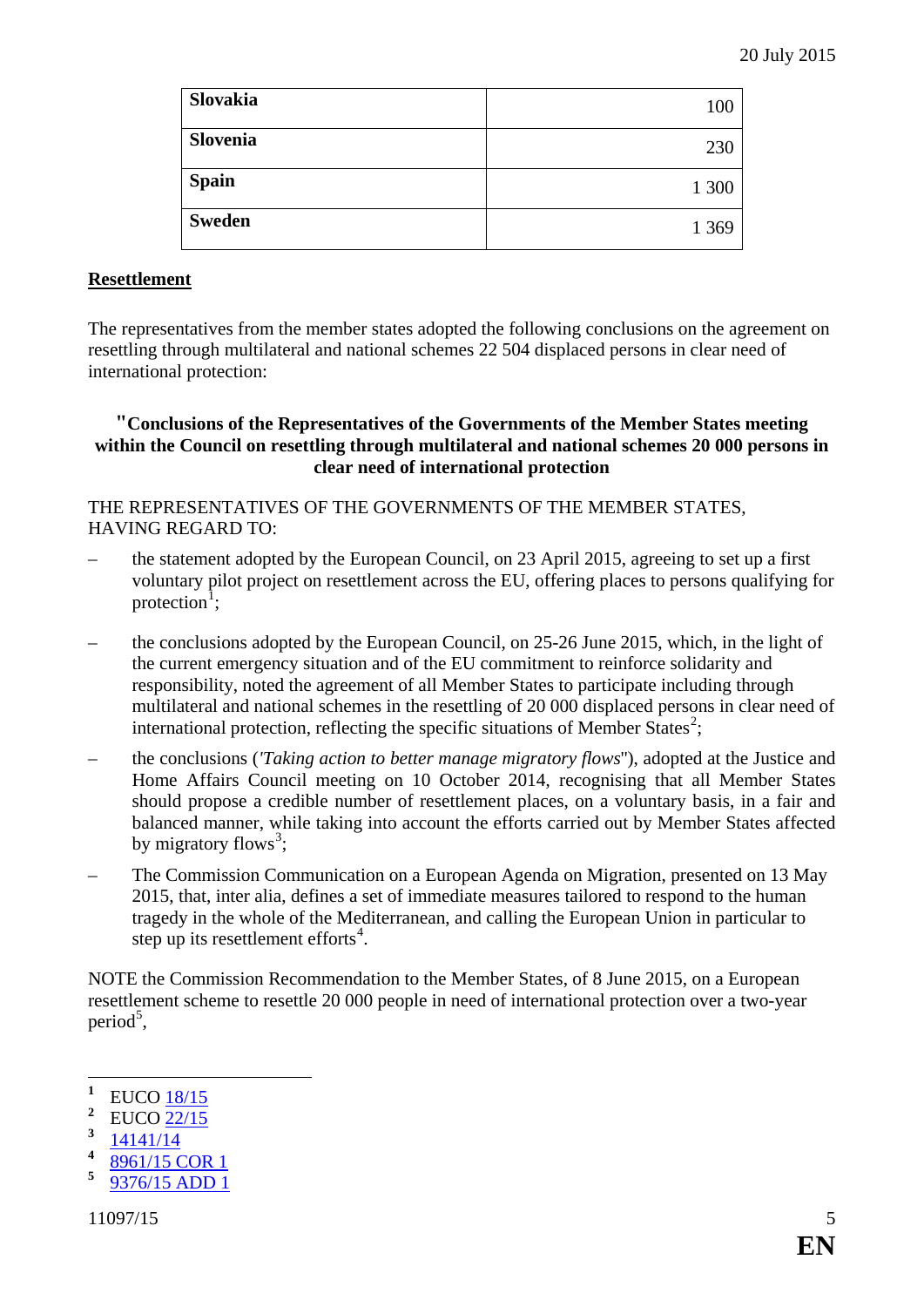NOTE the readiness of the Iceland, Liechtenstein, Norway and Switzerland to participate in this resettling effort through multilateral and national schemes,

WELCOME the Commission's proposal to increase by EUR 50 million in the years 2015 and 2016 the amounts available under the Union Resettlement Programme, set out in Article 17 of [Regulation](http://eur-lex.europa.eu/legal-content/EN/TXT/?uri=CELEX:32014R0516)  [\(EU\) No 516/2014](http://eur-lex.europa.eu/legal-content/EN/TXT/?uri=CELEX:32014R0516) of the European Parliament and of the Council,

WELCOME the adoption of the amending budget 5/2015 of the EU for the financial year 2015 "responding to migratory pressures" which foresees an additional amount of EUR 25 million for  $2015$  $2015$  $2015$  under the AMIF Regulation<sup>1</sup> to implement the European Resettlement Programme,

ACKNOWLEDGE the entitlement of the Member States to receive a financial allocation in proportion of the number of persons resettled in their territory in accordance with Article 17 of Regulation (EU) No 516/2014;

RECOGNISE the importance of the supporting role to be played by EASO in the implementation of this scheme,

RECOGNISE the key role of UNHCR and the substantial contributions by IOM in the resettlement process,

# AGREE:

- to resettle, as set out in the Annex, persons in clear need of international protection, through multilateral and national schemes, reflecting the specific situations of Member States, on request of the United Nations High Commissioner for Refugees, from a third country to a Member State in agreement with the latter, with the objective of protecting them against refoulement and admitting and granting them the right to stay and any other rights similar to those granted to a beneficiary of international protection or in case of a Member State bound neither by [Directive 2011/95](http://eur-lex.europa.eu/legal-content/EN/TXT/?uri=CELEX:32011L0095)<sub>[2](#page-5-1)</sub> nor by [Directive 2004/83](http://eur-lex.europa.eu/legal-content/EN/TXT/?uri=CELEX:32004L0083)<sub>[3](#page-5-2)</sub>, in line with the Geneva Convention on the Status of Refugees;
- to take account of priority regions for resettlement including North Africa, the Middle East and the Horn of Africa, focusing in particular on the countries where the Regional Development and Protection Programmes are implemented;

<span id="page-5-0"></span>**<sup>1</sup>** Regulation (EU) No 516/2014, of 16 April 2014, of the European Parliament and of the Council establishing the Asylum, Migration and Integration Fund, amending Council [Decision](http://eur-lex.europa.eu/legal-content/EN/TXT/?uri=celex:32008D0381)  [2008/381/EC](http://eur-lex.europa.eu/legal-content/EN/TXT/?uri=celex:32008D0381) and repealing [Decisions No 573/2007/EC](http://eur-lex.europa.eu/legal-content/EN/TXT/?uri=CELEX:32007D0573) and [No 575/2007/EC](http://eur-lex.europa.eu/legal-content/EN/TXT/?uri=CELEX:32007D0575) of the European Parliament and of the Council and Council [Decision 2007/435/EC,](http://eur-lex.europa.eu/legal-content/EN/TXT/?uri=CELEX:32007D0435) O.J. L 150 of 20.05.14.

<span id="page-5-1"></span><sup>&</sup>lt;sup>2</sup> Directive 2011/95/EU of the European Parliament and of the Council, of 13 December 2011, on standards for the qualification of third-country nationals or stateless persons as beneficiaries of international protection, for a uniform status for refugees or for persons eligible for subsidiary protection, and for the content of the protection granted, O.J. L 337, of 20.12.2011, p. 9.

<span id="page-5-2"></span>**<sup>3</sup>** Council Directive 2004/83/EC of 29 April 2004 on minimum standards for the qualification and status of third country nationals or stateless persons as refugees or as persons who otherwise need international protection and the content of the protection granted, O.J. L 304, of 30.09.2004, p. 12.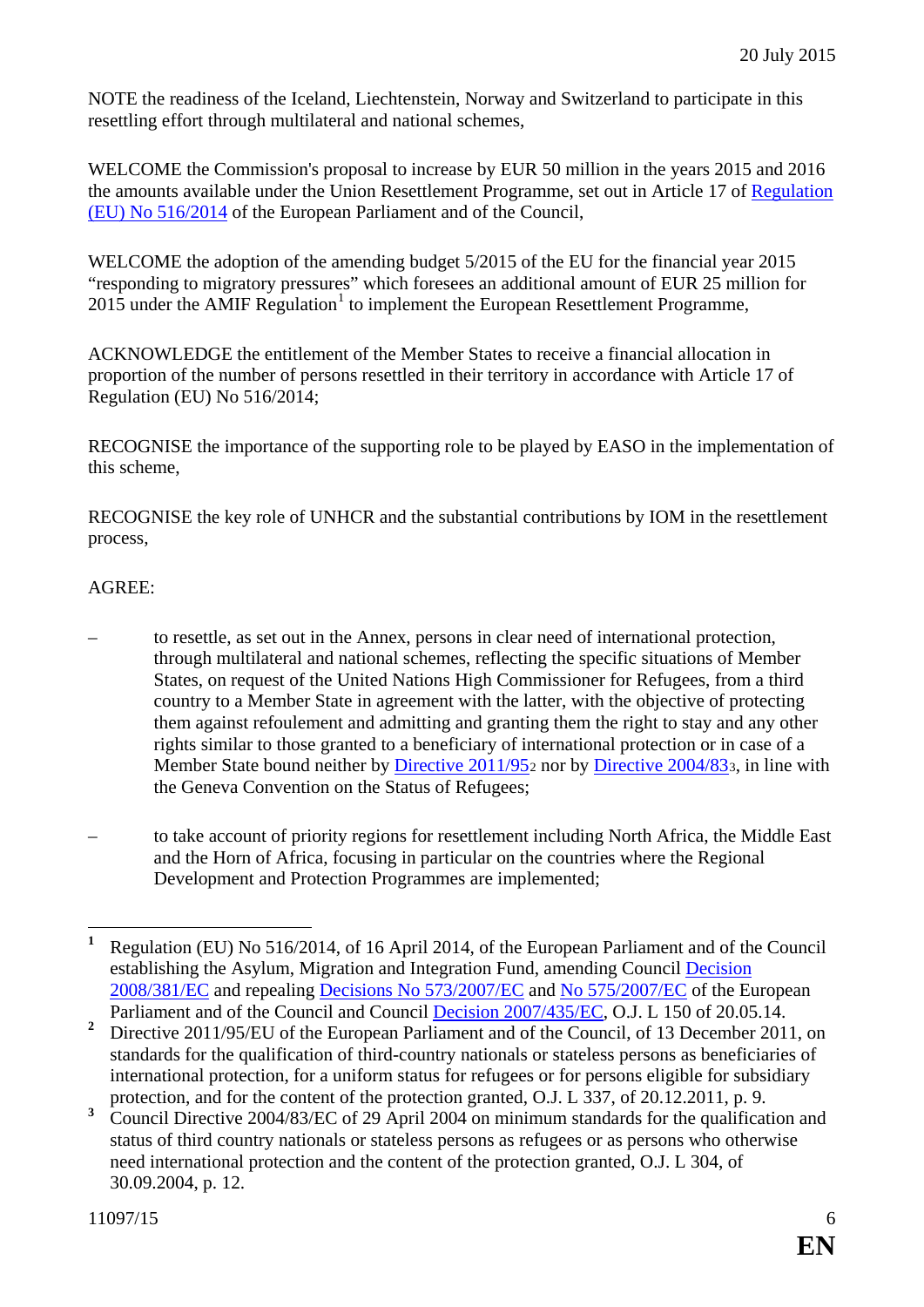– that effective measures must be taken to avoid secondary movements of resettled persons, in line with the EU acquis.

WELCOME the readiness of Iceland, Liechtenstein, Norway and Switzerland to participate in this resettling effort through multilateral and national schemes, as shown in the Annex.

NOTE that a number of States have made statements, which will be entered in the minutes of the Council.

ANNEX

| Austria               | 1900           |
|-----------------------|----------------|
| Belgium               | 1100           |
| Bulgaria              | 50             |
| Croatia               | 150            |
| Cyprus                | 69             |
| <b>Czech Republic</b> | 400            |
| Denmark               | 1000           |
| Estonia               | 20             |
| Finland               | 293            |
| France                | 2375           |
| Germany               | 1600           |
| Greece                | 354            |
| Hungary               | $\overline{0}$ |
| Ireland               | 520            |
| Italy                 | 1989           |
| Latvia                | 50             |
| Lithuania             | 70             |
| Luxembourg            | 30             |
| Malta                 | 14             |
| Netherlands           | 1000           |
| Poland                | 900            |
| Portugal              | 191            |
| Romania               | 80             |
| Slovakia              | 100            |
| Slovenia              | 20             |
| Spain                 | 1449           |
| Sweden                | 491            |

11097/15 7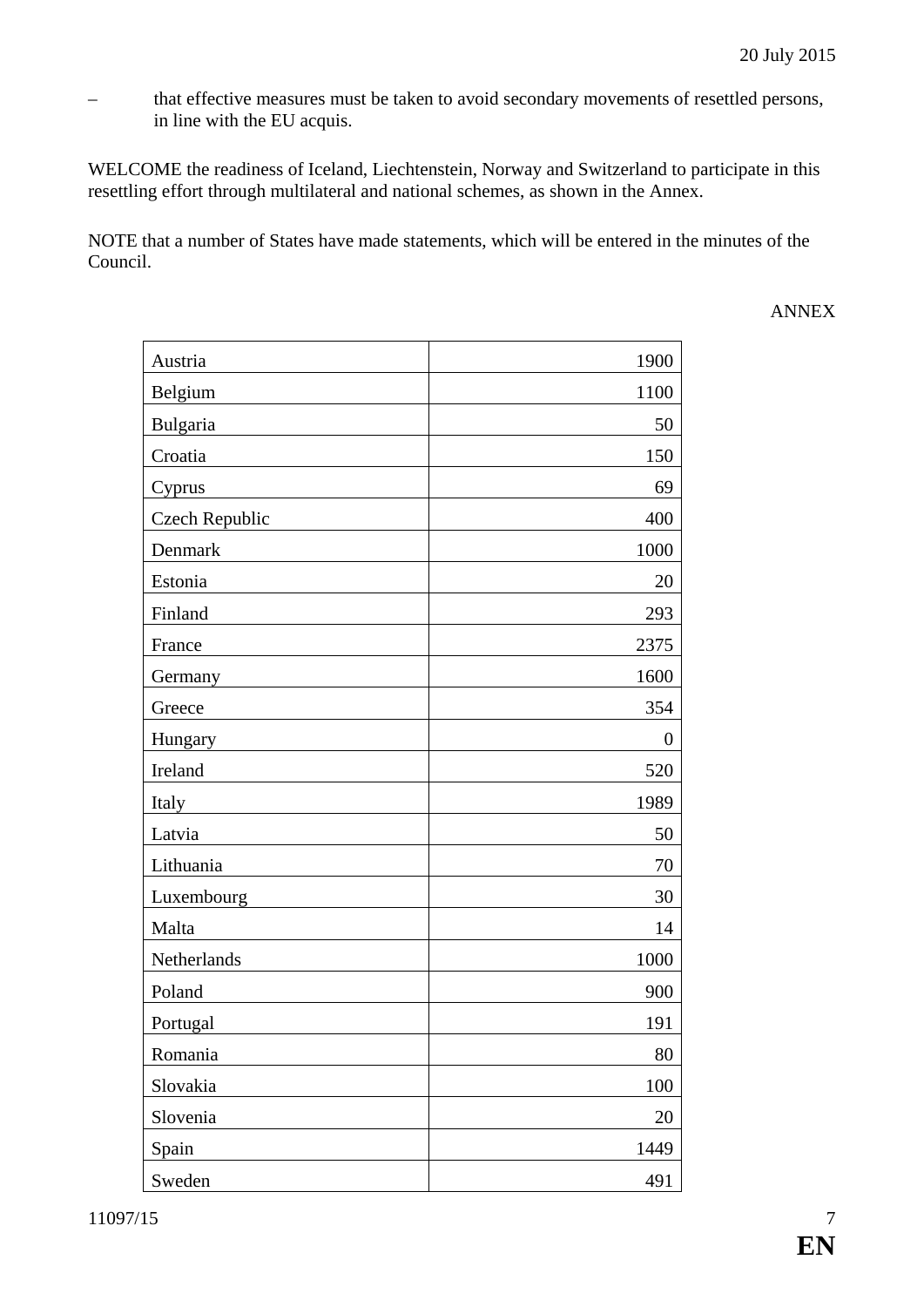| <b>United Kingdom</b> | 2200 |
|-----------------------|------|
| Norway                | 3500 |
| Iceland               | ЭU   |
| Liechtenstein         |      |
| Switzerland           |      |

It is noted that a number of States have made statements, concerning the modalities of their participation, which will be entered in the minutes of the Council."

### <span id="page-7-0"></span>**Safe countries of origin**

The Council adopted the following conclusions on the designation of certain third countries as safe countries of origin.

#### " **Council conclusions on safe countries of origin**

Recalling that [Directive 2013/32/EU](http://eur-lex.europa.eu/legal-content/EN/TXT/?uri=celex:32013L0032) of the European Parliament and of the Council, of 26 June 2013, on common procedures for granting and withdrawing international protection ('Asylum Procedures Directive')<sup>[1](#page-7-1)</sup>, enables Member States to designate safe countries of origin for the purposes a swift examination of applications for international protection, and to establish rules and modalities for such designation, or to apply this concept in practise and defines common criteria and procedures to be followed for such designation;

Recalling that, in order to support the swift processing of asylum applications of persons having the nationality of third countries designated as safe, the Commission has announced in the European Agenda on Migration its intention to strengthen the 'safe country of origin' provisions of the Asylum Procedure Directive;

Recalling that, as part of the measures on return/readmission/reintegration, the European Council, on 25 June 2015, invited the Commission to outline, by July 2015, measures to be taken by EASO to coordinate the implementation of the 'safe country of origin' provisions in the Asylum Procedures Directive. It also noted the Commission's intention to strengthen the 'safe country of origin' provisions in the Asylum Procedures Directive, including the possible establishment of a common EU list of safe countries of origin;

<span id="page-7-1"></span><sup>&</sup>lt;sup>1</sup> Directive 2013/32/EU of the European Parliament and of the Council, of 26 June 2013, on common procedures for granting and withdrawing international protection, OJ l 180 of 29.06.2013. **<sup>1</sup>** In accordance with Articles 1 and 2 of Protocol No 22 on the position of Denmark, annexed to the TEU and to the TFEU, Denmark did not take part in the adoption of Directive 2013/32 and is not bound by it or subject to its application.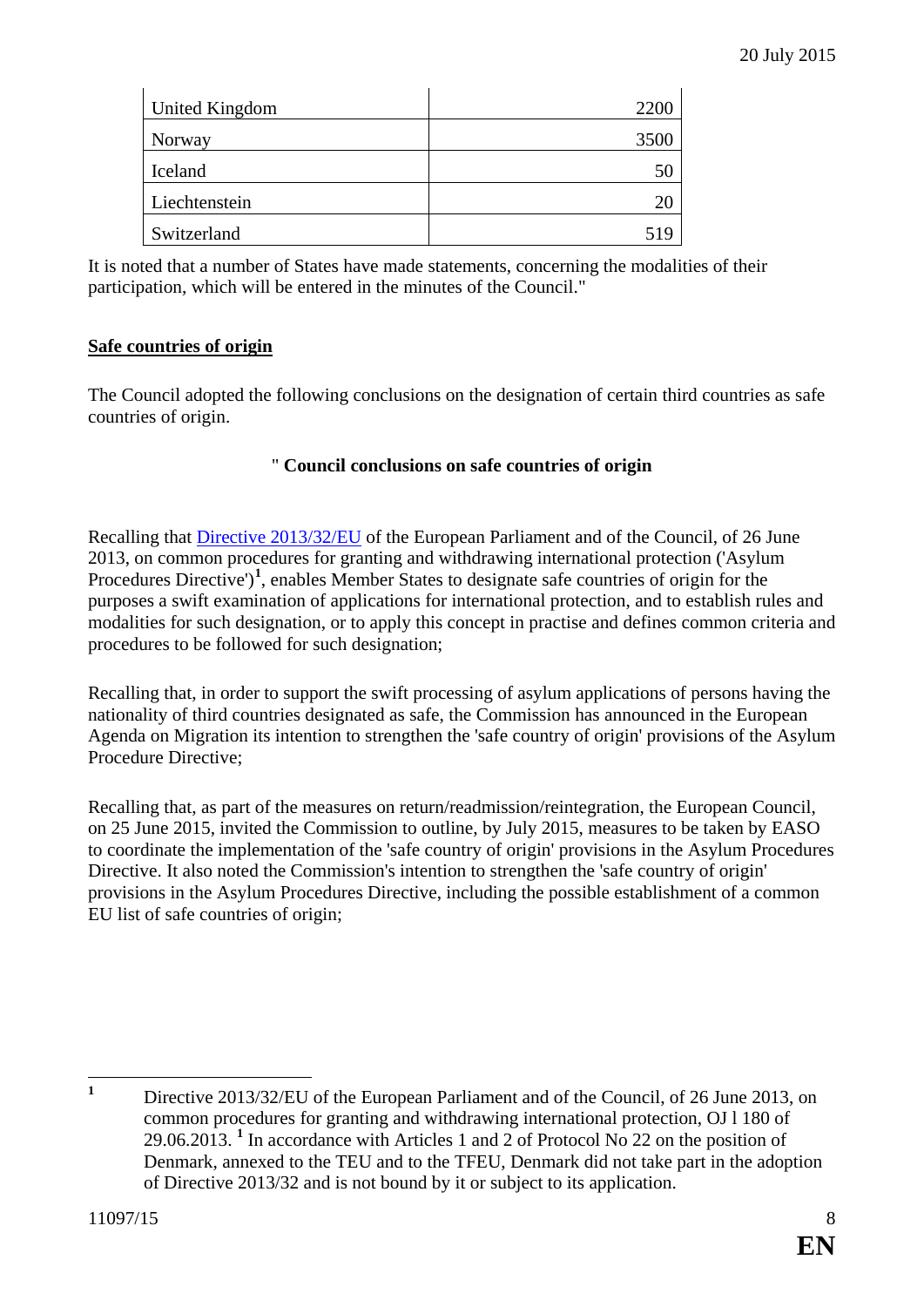Recalling the EASO 2015 update of the key findings of its 2013 report on 'Asylum Applicants from the Western Balkans: comparative analysis of the trends, push-pull factors and responses'.

#### Whereas:

The designation by a Member State of a third country as safe country of origin allows this Member State to accelerate and/or conduct at the border or in transit zones the examination of applications for international protection made by applicants who have the nationality of this third country. This can therefore be an effective tool for addressing situations when large numbers of asylum applications are lodged by nationals of third countries for whom there is a presumption that they do not qualify for international protection.

A country may be considered as a safe country of origin under the conditions prescribed by Articles 36 and 37 as well as in Annex I of the Asylum Procedures Directive. Several Member States have designated at national level certain third countries as safe countries of origin, in the meaning of this Directive.

Member States must examine each case on its merits. In addition, where an applicant shows that there are valid reasons to consider the country not to be safe in his or her particular circumstances, the designation of the country as safe can no longer be considered relevant for him or her.

Several Member States have designated at national level certain third countries as safe countries of origin, in the meaning of the Asylum Procedures Directive. Regular reviews of the situation in those countries need to be carried out.

The Asylum Procedures Directive acknowledges the need for a coordinated approach between Member States on the use of safe country of origin concept, leading to potential further harmonisation in this area in the future.

The European Council, already in June 2000, recognised that all the countries of the Western Balkans were potential candidates for membership of the EU**[1](#page-8-0)** and reiterated the European perspective of the Western Balkans on numerous occasions. Furthermore, the progress achieved by these countries, in particular in the areas of rule of law and respect of fundamental rights, is annually assessed by the Commission in its communications on 'Enlargement Strategy and Main Challenges'.

### THE COUNCIL OF THE EUROPEAN UNION

<span id="page-8-0"></span>**<sup>1</sup>** Santa Maria Da Feira European Council 19 And 20 June 2000 Conclusions of the Presidency, para.67.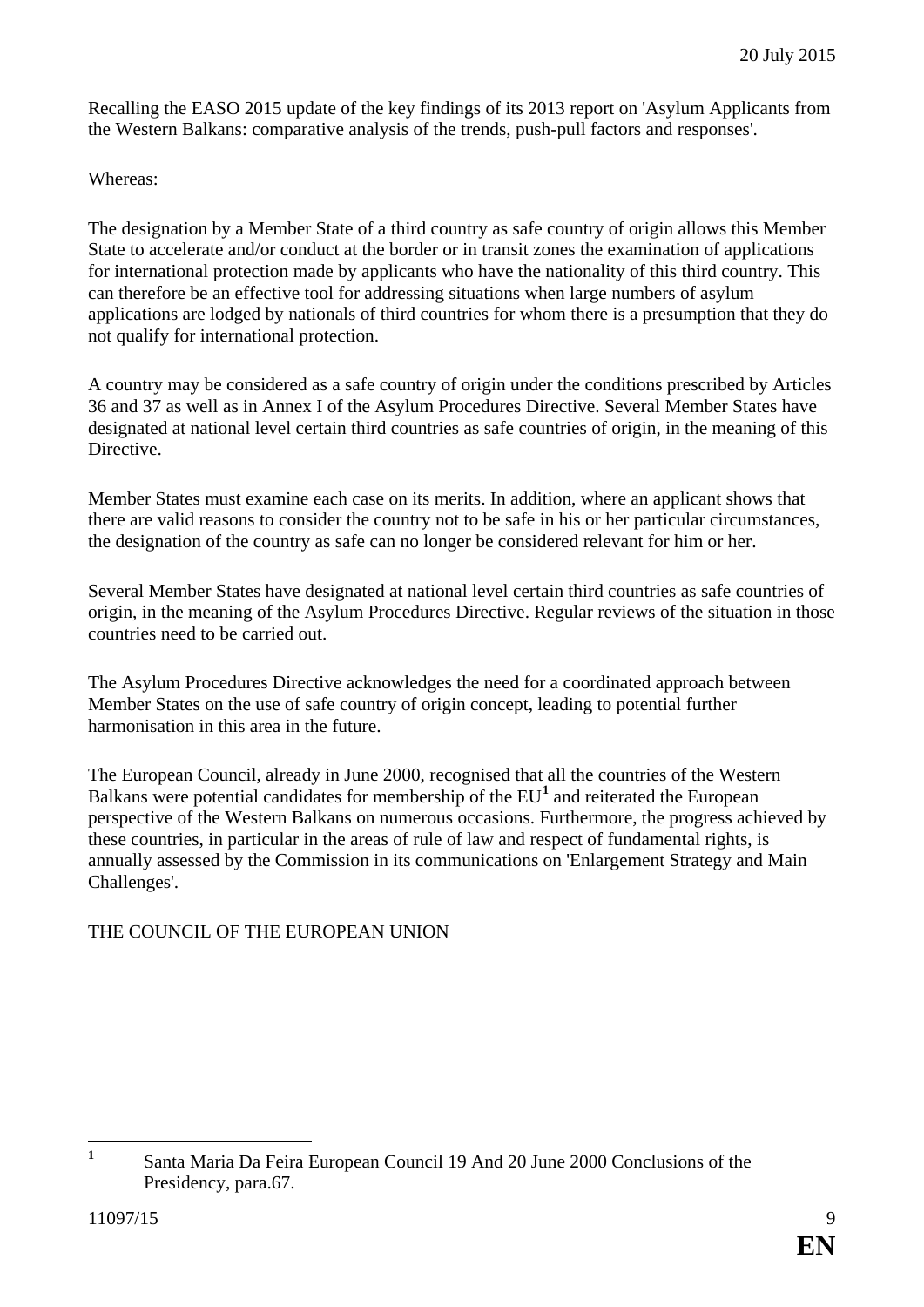TAKES NOTE of the fact that several Member States have national lists of safe countries of origin within the meaning of the Asylum Procedures Directive.

STRESSES the importance of ensuring rapidly a coordinated approach between Member States on the designation at national level of third countries as safe countries of origin within the meaning of the Asylum Procedures Directive.

STRONGLY RECOMMENDS therefore that, without delay, Member States assess which third countries could be designated at national level as safe countries of origin, within a coordination process to be led by EASO and in line with the criteria and procedural requirements defined in the Asylum Procedures Directive.

NOTES with regards to the Western Balkans countries that a majority of national lists of safe countries of origin include these countries, that the European Council reiterated on numerous occasions their European perspective and that Albania, Bosnia and Herzegovina, the former Yugoslav Republic of Macedonia, Montenegro and Serbia were transferred to the list of countries whose nationals are exempt from the visa requirement as of 19 December 2009 and 15 December 2010 respectively. Moreover, the EU-wide average asylum recognition rate for the Western Balkans countries was rather low in 2014. This suggests that the Western Balkans countries could be considered as safe countries of origin by all the Member States.

STRONGLY RECOMMENDS therefore that priority should be given to an assessment by all Member States of the safety of the Western Balkans**[1](#page-9-0)** , within a coordination process to be led by EASO and in line with the criteria and procedural requirements defined in the Asylum Procedures Directive.

WELCOMES the intention of the Commission to strengthen the safe countries of origin provisions in the Asylum Procedures Directive, including the possible establishment of a common EU list of safe countries of origin."

<span id="page-9-0"></span> **<sup>1</sup>** Albania, Bosnia and Herzegovina, the former Yugoslav Republic of Macedonia, Montenegro, Serbia and Kosovo\*.

*This designation is without prejudice to positions on status, and is in line with [UNSCR 1244/99](http://daccess-dds-ny.un.org/doc/UNDOC/GEN/N99/172/89/PDF/N9917289.pdf?OpenElement) and the ICJ Opinion on the Kosovo declaration of independence.*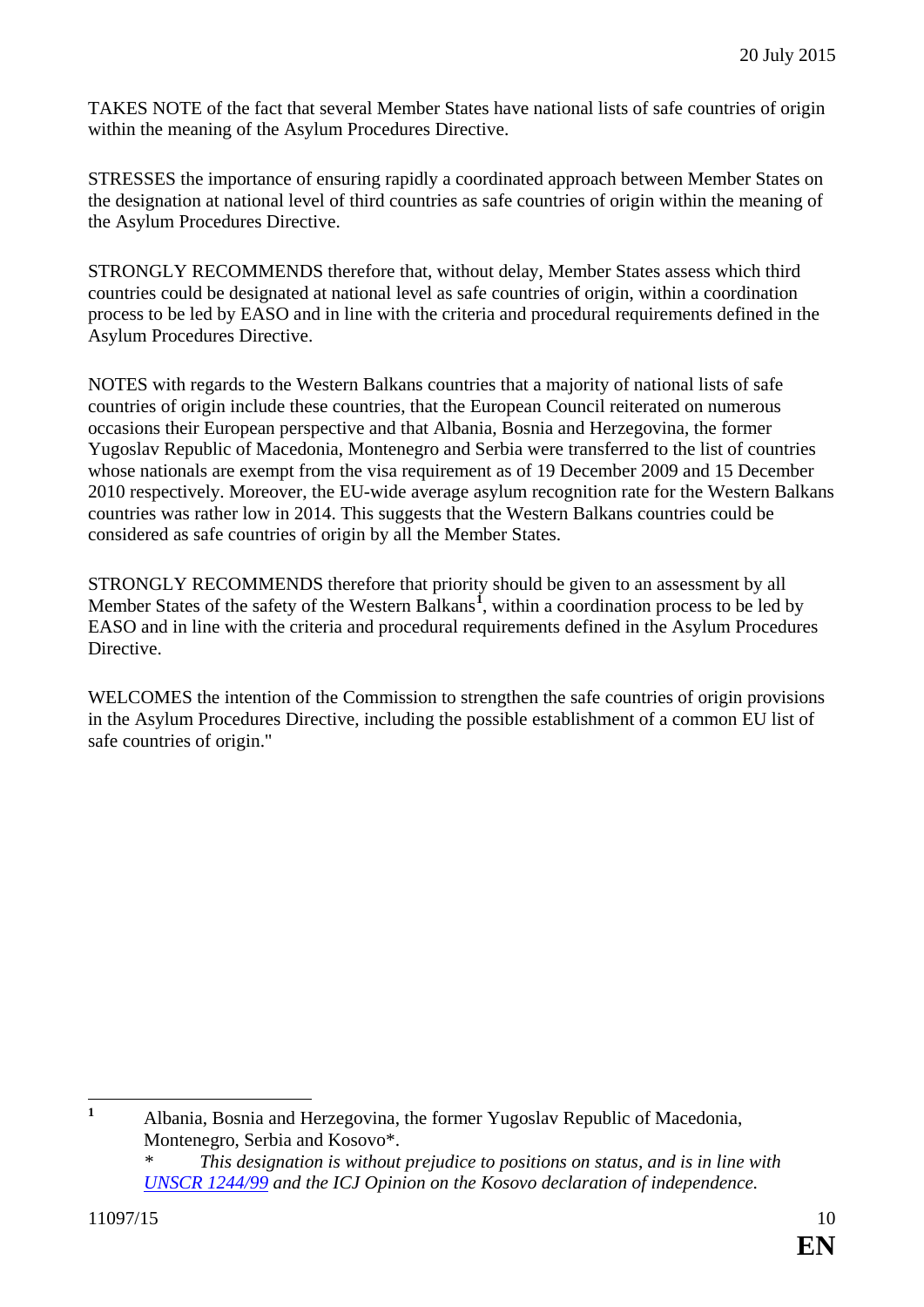## <span id="page-10-0"></span>**Any other business**

#### <span id="page-10-1"></span>– *Valetta Summit*

The Council took note of the information provided by Pierre Vimont, the personal envoy of the President of the European Council, Donald Tusk, on the state of play of the preparations for the Valletta Conference.

The Valletta Summit will bring together leaders of the EU and of African countries on 11 and 12 November 2015. Its purpose is to reinforce cooperation with African partners to tackle the causes of illegal migration and combat the smuggling and trafficking of human beings. The Valletta Summit was called for by the special European Council of 23 April 2015.

#### <span id="page-10-2"></span>– *EU return policy*

The Council took note of the views expressed by the Spanish delegation on the EU return policy. The special European Council of 23 April 2015 undertook to set up a new return programme for the rapid return of illegal migrants from frontline member states, coordinated by Frontex.

The Luxembourg presidency intends to invite the Council to discuss the EU return policy at its meeting on 8 and 9 October 2015.